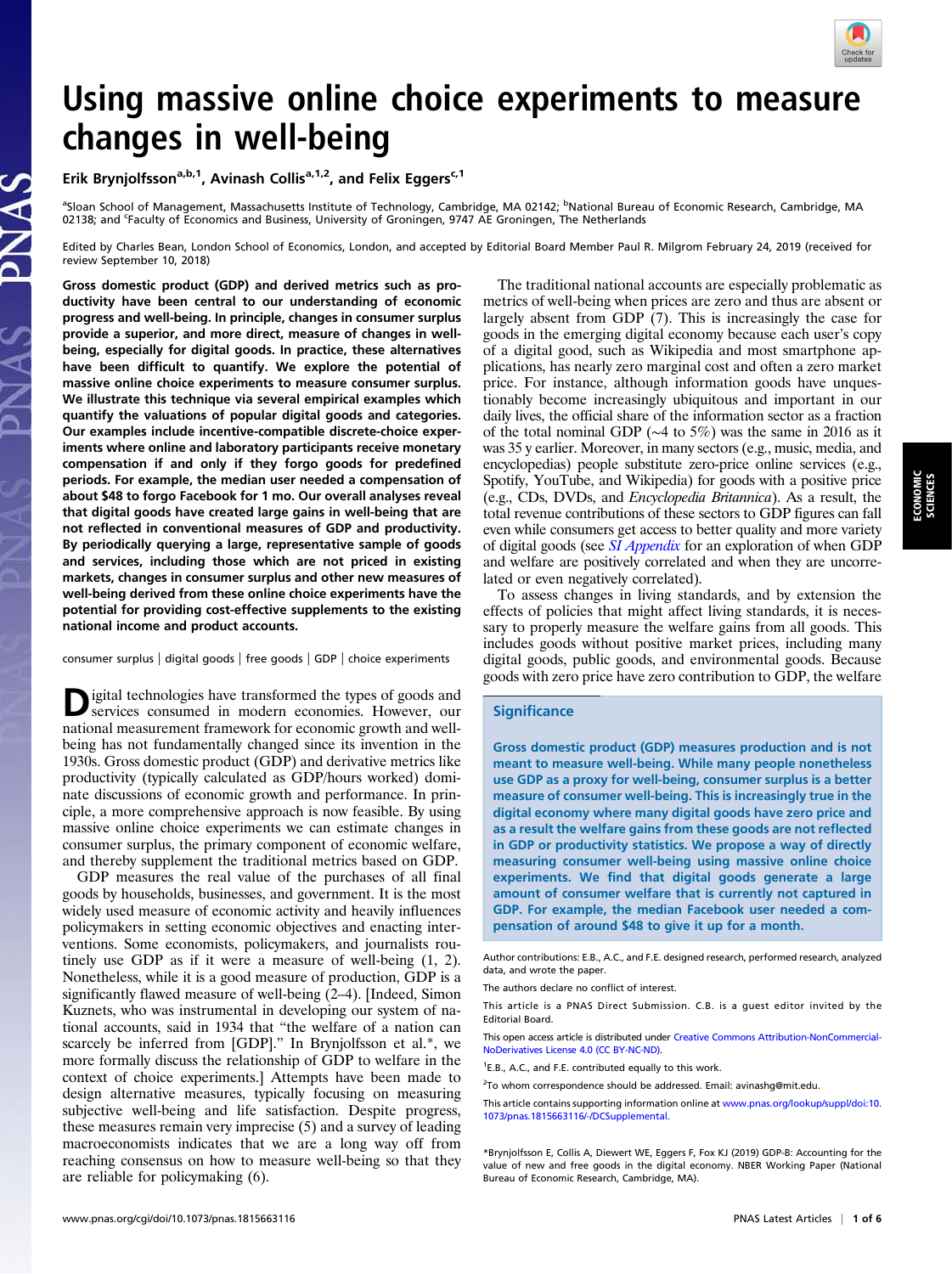gains from such goods are not properly captured in GDP statistics. Our approach uses massive online choice experiments to measure these welfare gains. In this paper, we focus on measuring welfare gains from digital goods in particular because of the rapid pace of innovation and adoption of these goods, which suggests that they may have a particular important effect on the changes in living standards. For instance, the average American spends 22.5 h per week online as of 2018 (8). Facebook, launched in 2004, had 2.27 billion active users worldwide as of September 2018 and the average user spent 50 min per day on Facebook and Instagram, up from zero in 2005 (9). WhatsApp, launched in 2009, had 1.5 billion active users worldwide as of January 2018 (10). These digital innovations either created completely new goods that did not exist before or replaced and significantly improved previously existing nondigital goods. For example, Google (11) and Wikipedia (12) have more quantity and better-quality results than libraries and physical encyclopedias. Therefore, the changes in welfare gains are likely to be larger for digital goods than for other goods which have not changed as radically. [Brynjolfsson and Oh (13), using an alternative approach to estimate consumer surplus based on time spent, find that the annual welfare gain in consumer surplus from free internet services was significantly higher than the welfare gain from television use.]

Consumer surplus is defined as the difference between the consumers' willingness to pay for a good and the amount that they actually pay. For instance, if a person were willing to pay up to \$100 for a pair of shoes but only had to pay \$70, then that person would gain \$30 of consumer surplus from that transaction. Economists consider the changes in consumer surplus as a measure of changes in consumer well-being (or welfare). Total well-being includes both consumer well-being and producer wellbeing. On average, producers are estimated to capture only 2.2% of the total welfare gains from innovation, with consumers capturing the remaining surplus (14). Thus, changes in consumer surplus are a good proxy for changes in overall well-being, especially when the ratio of consumer surplus to producer surplus is not changing rapidly. That said, for goods with market prices and appropriate quality adjustments of these prices over time, changes in real GDP can also be a good proxy for changes in well-being (7). However, GDP's usefulness as a proxy breaks down for goods which have a zero market price (15). [Some goods such as WhatsApp and Wikipedia do not have any advertising revenues, either. Other goods such as Google Search and Facebook have advertising revenues but the welfare gains from these goods need not be correlated with advertising revenues (16).]

Historically, changes in consumer surplus have not been widely used as a measure of economic progress. This reflects the fact that it has been difficult to measure consumer surplus at scale. Measuring consumer surplus typically requires estimating demand curves based on exogenous variations that shift the supply curve but not the demand curve, and it has not been practical to identify these variations using traditional market data for large sets of goods. However, with advances in digital technologies, it is now feasible to collect data about thousands of goods much more easily. In this research, we stick more closely to a traditional microeconomic framework than the subjective well-being research and propose a way of measuring changes in consumer surplus using experimental variation via online choice experiments. This approach is not only applicable to free goods and services in the digital economy but also more broadly to conventional goods (see *[SI Appendix](https://www.pnas.org/lookup/suppl/doi:10.1073/pnas.1815663116/-/DCSupplemental)* for an example of measuring a nondigital good). Choice experiments provide more flexibility than market data because they do not require nonzero prices or market transactions to exist and are frequently applied in contingent valuation studies. These experiments allow us to estimate the demand curves for any good using data from thousands of consumers that are representative of the national

population. Our approach is easily scalable and can be used to develop a system that tracks changes in consumer surplus of numerous goods and services in (near) real time.

### Methods and Results

We implement three distinct types of choice experiments, singlebinary discrete-choice (SBDC) experiments (17), Becker–DeGroot– Marschak lotteries (BDM) (18), and best–worst scaling (BWS) (19), and find they have similar implications (see the end of this section and *[SI Appendix](https://www.pnas.org/lookup/suppl/doi:10.1073/pnas.1815663116/-/DCSupplemental)* for details). For ease of exposition, we will focus on the SBDC approach, which involves consumers making a single choice among two options: whether to keep access to a certain good or to forego the good in return for receiving a specific amount of money. We only ask one question per consumer and vary the price points systematically across thousands of consumers for each experiment. We thereby obtain willingness to accept (WTA) valuations (i.e., the monetary compensation needed to compensate losing access to various goods).

We illustrate the method using Facebook to measure the consumer surplus with SBDC choice experiments. To avoid any bias that may affect consumer choices when the options are purely hypothetical choices, we applied the SBDC experiment in a nonhypothetical, incentive-compatible procedure to measure the consumer surplus. Incentive-compatible choice experiments make responses consequential. Specifically, it is in the best interest of respondents to reveal their true preferences. We asked consumers if they would prefer to  $(i)$  keep access to Facebook or (ii) give up Facebook for 1 mo in return for a payment of  $E$  (in [SI Appendix](https://www.pnas.org/lookup/suppl/doi:10.1073/pnas.1815663116/-/DCSupplemental) we address sensitivity of the valuation depending on the time frame and show that our approach can detect consumers' sensitivity toward different time frames). We varied  $E$ systematically across several price points ranging between \$1 and \$1,000. To make the SBDC question consequential for the consumer, we informed them that we would randomly pick 1 out of every 200 respondents and fulfill that person's selection (i.e., they get the  $E$  cash at the end of the month after we verify that they have not been on Facebook for the month; see *[SI Appendix](https://www.pnas.org/lookup/suppl/doi:10.1073/pnas.1815663116/-/DCSupplemental)* for more details on the experiment). We recruited a representative sample of US Facebook users from a professional market research firm in summer 2016 and again in 2017 to measure annual changes in consumer surplus obtained from Facebook.

Fig. 1 plots the estimated WTA demand curves, separated for 2016 and 2017. In 2016, the sample's median WTA was \$48.49 for giving up 1 mo of Facebook, and this valuation dropped to \$37.76 in 2017. We used bootstrapping to calculate 95% CIs for



Fig. 1. WTA demand curves for Facebook in 2016 and 2017.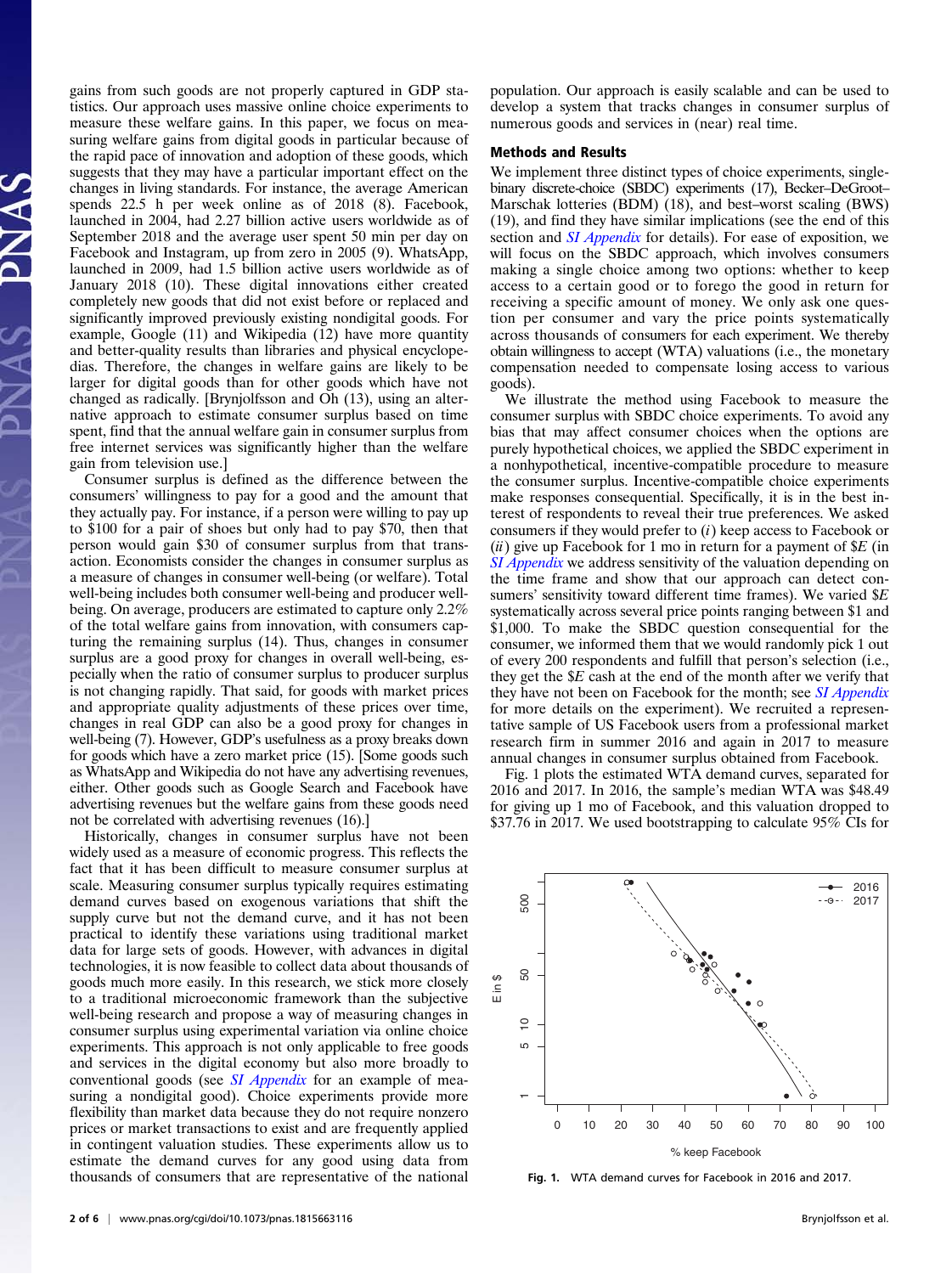the median WTA values, that is,  $CI_{2016} = [\$32.04, \$72.24]$ ,  $CI<sub>2017</sub> =$  [\$27.19, \$51.97]. Although the median WTA values suggest a drop in value, the CIs are fairly broad so that we cannot establish, based on the data using this sample size from 2 y, whether the decrease in value follows a systematic trend (in [SI](https://www.pnas.org/lookup/suppl/doi:10.1073/pnas.1815663116/-/DCSupplemental) [Appendix](https://www.pnas.org/lookup/suppl/doi:10.1073/pnas.1815663116/-/DCSupplemental) we address the effect on precision by using larger sample sizes in the sensitivity analyses).

We added usage and demographic variables to further understand heterogeneity in consumer surplus. The usage of Facebook per week is a significant predictor for the value of Facebook, providing a reality check for our approach. Consumers value Facebook more if they spend more time on it or have more friends. Moreover, the more they post status updates or share pictures and videos and the more they like and comment and play games, the more they value Facebook. Consumers who reported using Instagram or YouTube value Facebook significantly less than those who do not use these services. Therefore, Instagram and YouTube can be considered to be substitutes for Facebook to an extent. In terms of sociodemographics, we find significant effects for gender and age of the respondent, as well as household income. Specifically, for any offer of payment of \$E, female respondents are more likely to keep Facebook than male users. The same holds for older consumers. The effects for household income are not monotonic. Compared with low-income households, households with an income between \$100,000 and \$150,000 perceive significantly less value in Facebook, while households with income above \$150,000 value Facebook more. Overall, these results indicate that Facebook provides substantial value to consumers. They would require a median compensation of \$40 to \$50 for leaving this service for a month.

We extend the experiment to additional popular digital goods in a laboratory setting in Europe. Although the sample consists of students and is not necessarily representative of the general population, we used a laboratory to have more control monitoring the usage of the goods to further explore the effects of incentive compatibility. We find that WhatsApp, Facebook, and digital maps on phones are highly valued by our subjects with median compensations for losing 1 mo of access of  $\epsilon$ 536,  $\epsilon$ 97, and  $\epsilon$ 59, respectively. Other applications such as Instagram ( $\in$ 6.79), Snapchat ( $\in$ 2.17), and LinkedIn ( $\in$ 1.52) are valued an order of magnitude lower and Skype  $(\infty, 18)$  and Twitter  $(\epsilon 0.00)$  have very low median valuations. (Average valuations or valuations for any given consumer will typically differ from median valuations.) In follow-up interviews, respondents reported that the strikingly high values for WhatsApp reflected its tight integration into their daily lives for coordination with family, friends, colleagues, schoolmates, and others and the high compensation needed for being digitally separated from this network.

We also ran larger-scale choice experiments on a representative sample of the US internet population using Google Surveys, which are well-suited to implement our one-question SBDC experiments. Although these experiments are not incentivecompatible, we are able to access a much larger population at a fraction of the cost and get a more precise surplus estimate. Moreover, by focusing on relative changes between 2016 and 2017 rather than the absolute magnitude of the valuations, any hypothetical bias from lack of incentive compatibility is likely to be mitigated as long as the bias in one year is similar to the bias in the following year. Thus, a change in measured valuations should reflect a real difference. We identified the most widely used applications and websites on various devices and combined them into the following eight product categories: email, search engines, maps, e-commerce, video, music, social media, and instant messaging. We ran SBDC surveys for each of these categories also in summer 2016 and 2017. In these studies, we asked consumers to consider giving up access to these categories for 1 y. The counterfactual that consumers are provided in these studies is to lose access to all options within a category (e.g., all search engines or all social media) for a year. We applied 6 to 15 price levels for each product category and gathered  $~\sim$ 500 responses for each price level for each year (*n* = 64,940). According to the median estimates for 2017 (Table 1), search engines (\$17,530) is the most valued category of digital goods, followed by email (\$8,414) and digital maps (\$3,648). One possible reason that these values are high relative to the other goods in our analysis is that for many people these services are essential to their jobs, making them reluctant to give up these goods even in exchange for high monetary values. What's more, we asked for the value of the entire category such that there are no effective between-category substitutes. Because most consumers do not directly pay for these services, almost all of the WTA for these goods contributes toward consumer surplus.

Video streaming services (e.g., YouTube and Netflix) are valued by consumers with a median WTA of \$1,173 per year. Some consumers do pay for some of these services. However, these amounts are of the order of \$10 to \$20 per month, or \$120 to \$240 per year. Our measure suggests that the surplus the median consumers receive from these goods is a 5 to 10 multiple of what they actually pay. Recall that the payment is visible in national accounts, but not the consumer surplus. The remaining categories for which we estimated the median WTA are (in descending order) e-commerce (\$842), social media (\$322), music (\$168), and instant messaging (\$155; see *[SI Appendix](https://www.pnas.org/lookup/suppl/doi:10.1073/pnas.1815663116/-/DCSupplemental)* for CIs and additional WTA percentiles).

As a benchmark to these hypothetical SBDC experiments, we conducted additional choice experiments based on the BWS approach (19). BWS asks consumers to repeatedly select the best and worst options from experimentally varied sets of alternatives. Consumers are required to make a trade-off when deciding which goods they perceive as most and least valuable. This may

| Table 1. Median WTA estimates for most popular digital goods categories |  |  |  |  |  |  |  |
|-------------------------------------------------------------------------|--|--|--|--|--|--|--|
|-------------------------------------------------------------------------|--|--|--|--|--|--|--|

|                    | WTA per year<br>$2016,$ \$ | WTA per year<br>$2017,$ \$ | 95% CI WTA<br>per year 2016, \$ |        | 95% CI WTA<br>per year 2017, \$ |        |        |  |
|--------------------|----------------------------|----------------------------|---------------------------------|--------|---------------------------------|--------|--------|--|
| Category           |                            |                            | Lower                           | Upper  | Lower                           | Upper  | n      |  |
| All search engines | 14,760                     | 17,530                     | 11,211                          | 19,332 | 13,947                          | 22,080 | 8,074  |  |
| All email          | 6.139                      | 8.414                      | 4.844                           | 7,898  | 6,886                           | 10,218 | 9,102  |  |
| All maps           | 2,693                      | 3,648                      | 1,897                           | 3,930  | 2,687                           | 5,051  | 7,515  |  |
| All video          | 991                        | 1,173                      | 813                             | 1,203  | 940                             | 1,490  | 11,092 |  |
| All e-commerce     | 634                        | 842                        | 540                             | 751    | 700                             | 1,020  | 11,051 |  |
| All social media   | 205                        | 322                        | 156                             | 272    | 240                             | 432    | 6,023  |  |
| All messaging      | 135                        | 155                        | 98                              | 186    | 114                             | 210    | 6,076  |  |
| All music          | 140                        | 168                        | 112                             | 173    | 129                             | 217    | 6.007  |  |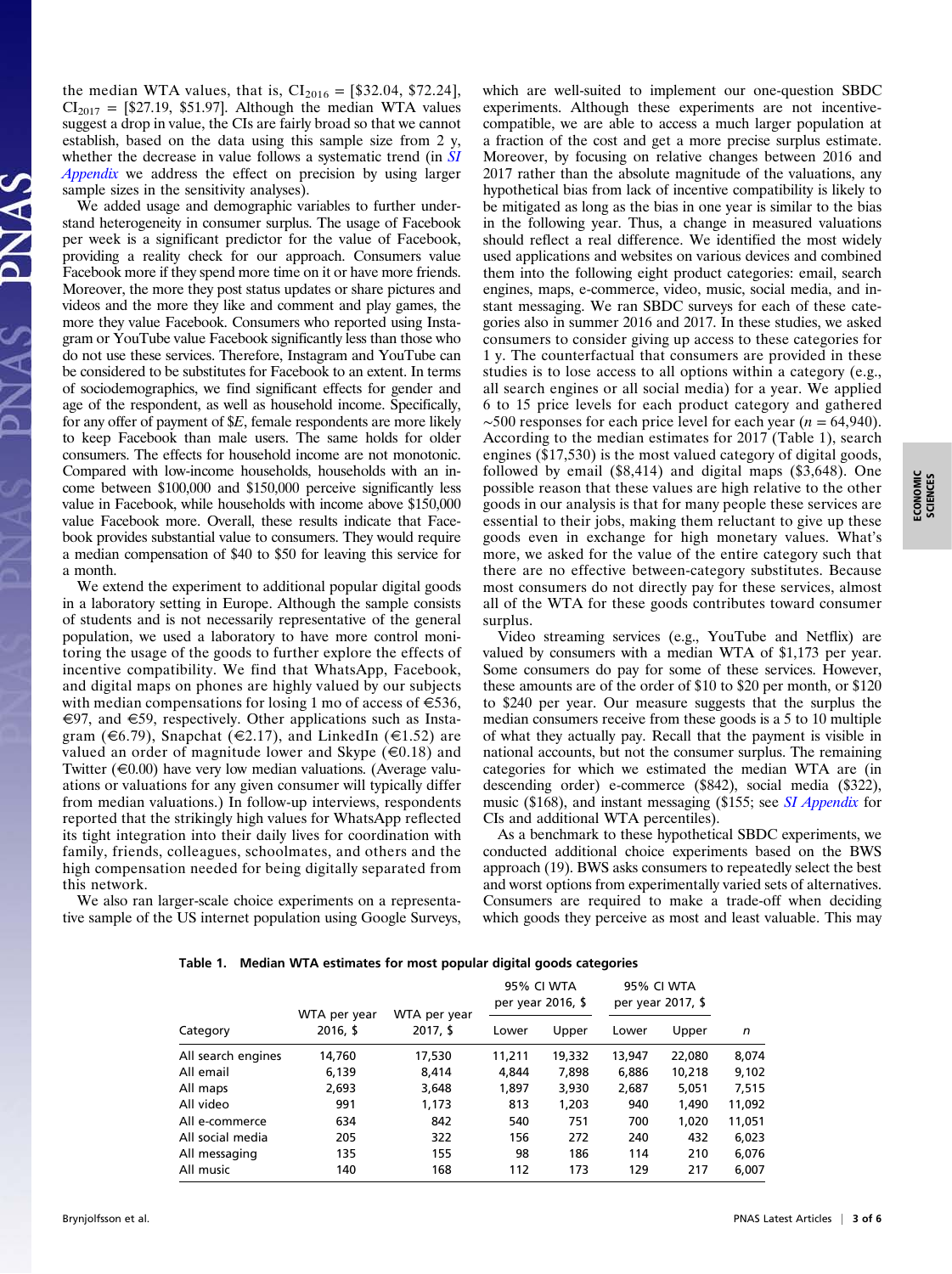mitigate or even eliminate any systematic hypothetical bias, at least with respect to the ordinal ranking of the choices. We used 19 digital goods, 6 nondigital goods, and 9 price points ranging from \$1 to \$20,000, which consumers compared. Because we examined the value of foregoing access to specific services or amenities for 1 y, the price options were also expressed as losses (foregoing a specific amount of salary for 1 y, e.g., "earning \$10,000 less for 1 y"). Fig. 2 plots estimated disutilities obtained by losing access to each of these goods or earning a specific amount less for 1 y ranked from most valuable to least valuable. The inferred price sensitivity from these results is closer to willingness to pay (WTP), which is typically lower than WTA. For free digital goods, the gap between WTP and WTA can be very large. This is because consumers are not used to paying for these goods, and, in protest, could respond with low valuations when asked about WTP (20). However, estimating a demand function and interpolating WTP shows very strong correlation among BWS and SBDC valuations (correlation = 0.911), thereby providing validity to the results in Table 1. Likewise, valuations obtained using incentive-compatible BDM lotteries (18) for Facebook were not statistically different from incentive-compatible SBDC experiments, as described in [SI](https://www.pnas.org/lookup/suppl/doi:10.1073/pnas.1815663116/-/DCSupplemental) [Appendix](https://www.pnas.org/lookup/suppl/doi:10.1073/pnas.1815663116/-/DCSupplemental).

# Discussion and Conclusion

With advances in information technologies, we can now gather data at a large scale and close to real time. In particular, massive online choice experiments provide estimates of the value created by specific goods, like Facebook, and have the potential to reinvent and supplement the measurement of economic well-being more generally. Our approach uses the increasingly ubiquitous digital infrastructure of the internet to provide a scalable method of measuring changes in consumer surplus induced by technological advancements through choice experiments. Through a series of choice experiments, we find that free digital goods provide substantial value to consumers even if they do not contribute substantially to GDP. Moreover, the consumer surplus generated by all digital goods, estimated using quality-adjusted prices of devices (phones and computers) and their data usage intensity (21), is numerically similar to the sum of consumer surplus estimates generated by most popular digital goods (sum of valuations in Table 1), thereby providing further validity of our results.

Our approach evaluates goods for a specific time period from the consumer's perspective. This is not necessarily the same as the goods' social value or their values for different time periods. For instance, some goods might have negative externalities that hurt other people's well-being [e.g., fake-news sharing via social



Fig. 2. (Dis)Utility according to BWS.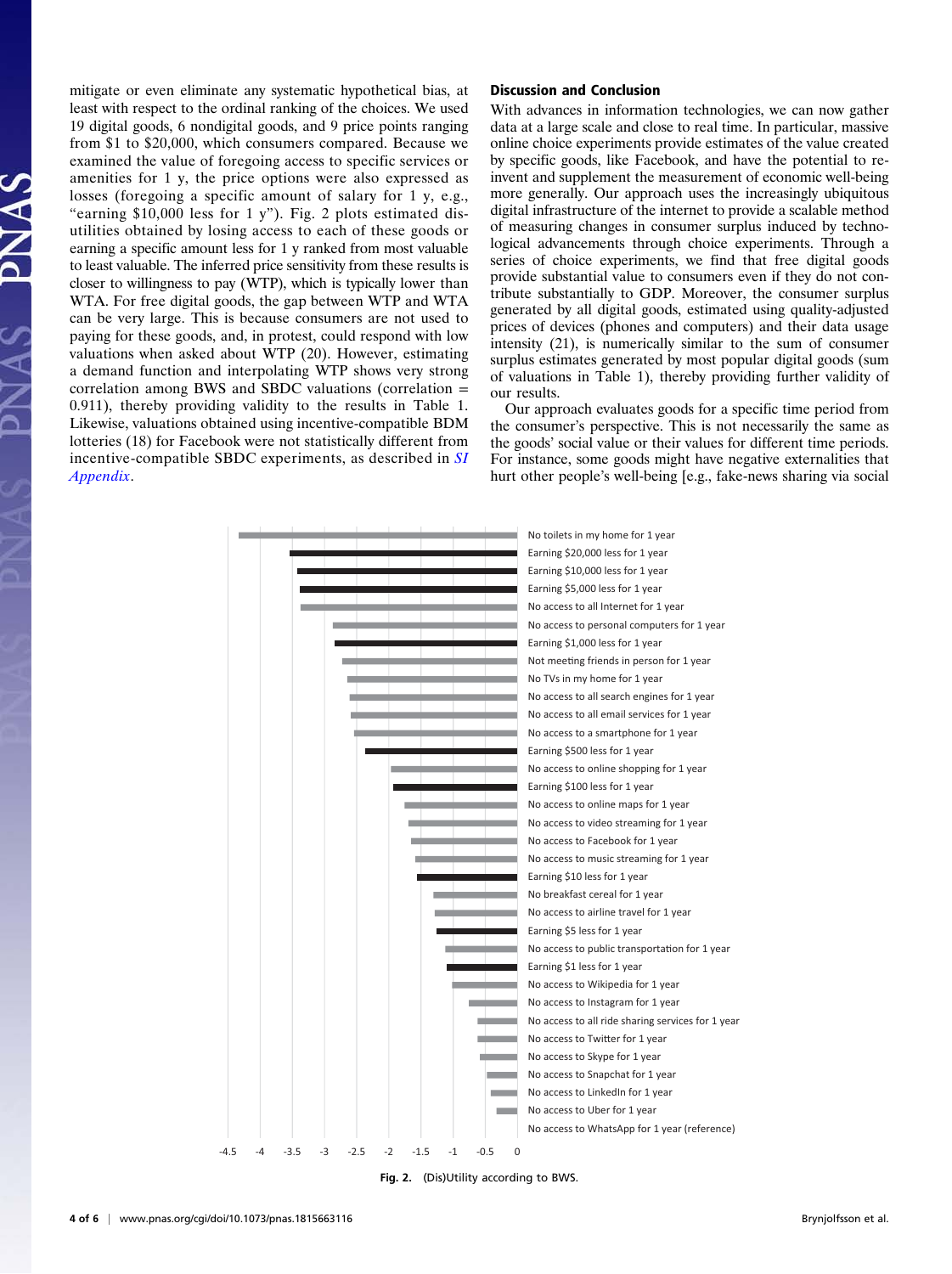media (22)], negative effects on the users' own mental or physical health, which users do not fully appreciate (23), or varying degrees of lock-in. Of course, the same can be true for any goods purchased in markets, as reflected in GDP and related statistics. An advantage of the choice-experiment approach is that it is possible to make externalities or other aspects of user choices salient, vary time periods, and observe the resulting effect on the valuations. Thus, we can better understand the distinctions between private and social valuations or short- and long-term valuations. For example, we find that the median valuation for giving up Facebook for 2 wk is 2.7 times the median valuation for giving it up for 1 wk, and the median valuation for giving up Facebook for 1 mo is 4.5 times the median valuation for giving it up for 1 wk, suggesting a nonlinear relationship between valuations and time periods. This positive nonlinear relationship is confirmed when keeping the cash amount fixed and varying only the time period (see *[SI Appendix](https://www.pnas.org/lookup/suppl/doi:10.1073/pnas.1815663116/-/DCSupplemental)* for more details on the effect of time periods on valuations).

Our method is highly scalable and relatively inexpensive. Market research products such as Google Surveys let us reach representative samples of internet populations, and a single response to an SBDC experiment costs as little as 10 cents. Therefore, we can run these SBDC experiments at frequent, regular intervals to track changes in consumer surplus for many (digital) goods and categories. This measure provides valuations at a more detailed level than aggregate measures of subjective well-being and can be an important complementary indicator of consumer well-being for the digital economy. Moreover, we can also use the same approach to estimate the welfare gains for physical goods (e.g., in [SI Appendix](https://www.pnas.org/lookup/suppl/doi:10.1073/pnas.1815663116/-/DCSupplemental) we give the example of breakfast cereal) and other nonmarket goods (such as environmental goods and public goods provided by the government). Because GDP is a measure of production and not welfare, this can help address an important and long-standing gap in our understanding of the economy.

Hypothetical choice experiments, as shown above using Google Surveys, can be easily and cheaply conducted online, but the stated preferences might suffer from hypothetical bias. However, the differences between hypothetical and incentivecompatible approaches are much less severe when analyzing annual changes in valuations, rather than absolute levels. GDP growth is often considered to be more relevant to policymakers than absolute levels. Similarly, changes in consumer surplus valuations across time are more relevant than absolute valuations. To address concerns of bias associated with answering hypothetical questions, we also conducted incentive-compatible choice experiments for Facebook using a representative sample of the internet population and other popular digital goods in a laboratory setting. Incentive-compatible choice experiments are

- 1. Federal Reserve Bank of Boston (2003) How do we measure standard of living? Available at [https://www.bostonfed.org/-/media/Documents/ledger/ledger2003/measure.](https://www.bostonfed.org/-/media/Documents/ledger/ledger2003/measure.pdf) [pdf](https://www.bostonfed.org/-/media/Documents/ledger/ledger2003/measure.pdf). Accessed January 19, 2019.
- 2. Feldstein M (2017) Underestimating the real growth of GDP, personal income, and productivity. J Econ Perspect 31:145–164.
- 3. Stiglitz J, Sen A, Fitoussi JP (2009) Report by the commission on the measurement of economic performance and social progress. Available at [https://ec.europa.eu/](https://ec.europa.eu/eurostat/documents/118025/118123/Fitoussi+Commission+report) [eurostat/documents/118025/118123/Fitoussi](https://ec.europa.eu/eurostat/documents/118025/118123/Fitoussi+Commission+report)+[Commission](https://ec.europa.eu/eurostat/documents/118025/118123/Fitoussi+Commission+report)+[report.](https://ec.europa.eu/eurostat/documents/118025/118123/Fitoussi+Commission+report) Accessed January 19, 2019.
- 4. Bean C (2016) Independent review of UK economic statistics (Cabinet Office, London). Available at [https://www.gov.uk/government/publications/independent-review-of](https://www.gov.uk/government/publications/independent-review-of-uk-economic-statistics-final-report)[uk-economic-statistics-final-report.](https://www.gov.uk/government/publications/independent-review-of-uk-economic-statistics-final-report) Accessed January 19, 2019.
- 5. Krueger AB, Stone AA (2014) Psychology and economics. Progress in measuring subjective well-being. Science 346:42–43.
- 6. den Haan W, Ellison M, Ilzetzki E, McMahon M (2017) Happiness and wellbeing as objectives of macroeconomic policy: Views of economists. Available at [https://voxeu.](https://voxeu.org/article/views-happiness-and-wellbeing-objectives-macroeconomic-policy) [org/article/views-happiness-and-wellbeing-objectives-macroeconomic-policy.](https://voxeu.org/article/views-happiness-and-wellbeing-objectives-macroeconomic-policy)
- 7. Dynan K, Sheiner L (2018) GDP as a measure of economic well-being. Available at [https://www.brookings.edu/research/gdp-as-a-measure-of-economic-well-being/.](https://www.brookings.edu/research/gdp-as-a-measure-of-economic-well-being/) Accessed January 19, 2019.

harder to conduct online but they provide accurate estimates of revealed preferences.

A major limitation of our study remains the relative lack of precision in our estimates. Compared with GDP, we are only able to provide a relatively coarse estimate of changes in consumer surplus given our sample size. Although the median WTA is robust to random noise in the data (see *[SI Appendix](https://www.pnas.org/lookup/suppl/doi:10.1073/pnas.1815663116/-/DCSupplemental)* for sensitivity analyses of the effect of random noise and sample size on media WTA), the overall demand schedule, including very high or low values, is not: A small fraction of consumers with extreme valuations can have undue influence. In contrast, focusing only on the median valuations, while much more robust to noise, limits the application of the SBDC approach to those goods that are used by at least 50% of the population or requires targeting a sample of users of these goods (in *[SI Appendix](https://www.pnas.org/lookup/suppl/doi:10.1073/pnas.1815663116/-/DCSupplemental)* we also explore other key percentiles such as the 25th and 75th percentiles). Future work should use more massive sample sizes to narrow the CI of the WTA estimates. Moreover, before being able to derive surplus measures along the overall demand curve, we need further evidence to confirm that the error variance in the data remains consistent over time and therefore cancels out when calculating annual changes. Another limitation of our study is that it is biased toward people using the internet. The choice experiments are only accessible online, and therefore people not using the internet at all [around 11% of the US population (24)] are excluded.

Despite their limitations, the choice experiments we conduct are at least attempting to directly measure a concept that we know is not correctly measured by other official data. In short, we believe it is better to be approximately correct than precisely wrong.

### Materials and Methods

See [SI Appendix](https://www.pnas.org/lookup/suppl/doi:10.1073/pnas.1815663116/-/DCSupplemental) for a detailed description of all materials and methods used within this study as well as additional discussion on why GDP and welfare need not be correlated and summaries of previous research on measuring welfare gains from digital goods. Our studies were approved by the Institutional Review Boards (IRB) of the Massachusetts Institute of Technology and the University of Groningen. For the short hypothetical SBDC experiments run on Google Surveys, informed consent was not required as the IRB determined that these studies were exempt. For all of the remaining studies, including the incentive-compatible SBDC experiments, informed consent was obtained on the first page of the study.

ACKNOWLEDGMENTS. We thank Susanto Basu, Carol Corrado, Erwin Diewert, Kevin Fox, Jana Gallus, Robert Hall, John Hauser, Leonard Nakamura, Hal Varian, and participants of the Conference on Research on Income and Wealth (2016) and the American Economic Association annual meeting (2018) for helpful comments. We thank the Massachusetts Institute of Technology Initiative on the Digital Economy, via a grant from the Markle Foundation, for generous funding.

- 8. Center for the Digital Future at USC Annenberg (2019) The 2018 digital future report. Available at [https://www.digitalcenter.org/wp-content/uploads/2018/12/2018-Digital-](https://www.digitalcenter.org/wp-content/uploads/2018/12/2018-Digital-Future-Report.pdf)[Future-Report.pdf.](https://www.digitalcenter.org/wp-content/uploads/2018/12/2018-Digital-Future-Report.pdf) Accessed January 8, 2019.
- 9. Facebook (2019) Facebook company information. Available at [https://newsroom.fb.](https://newsroom.fb.com/company-info/) [com/company-info/.](https://newsroom.fb.com/company-info/) Accessed January 8, 2019.
- 10. Constine J (2018) WhatsApp hits 1.5 billion monthly users. \$19B? Not so bad. Available at [https://techcrunch.com/2018/01/31/whatsapp-hits-1-5-billion-monthly-users-19b-not-so](https://techcrunch.com/2018/01/31/whatsapp-hits-1-5-billion-monthly-users-19b-not-so-bad/)[bad/.](https://techcrunch.com/2018/01/31/whatsapp-hits-1-5-billion-monthly-users-19b-not-so-bad/) Accessed January 8, 2019.
- 11. Chen Y, Jeon GY, Kim Y-M (2014) A day without a search engine: An experimental study of online and offline searches. Exp Econ 17:512-536.
- 12. Giles J (2005) Internet encyclopaedias go head to head. Nature 438:900–901.
- 13. Brynjolfsson E, Oh J (2012) The attention economy: Measuring the value of free digital services on the Internet. Proceedings of the 33rd International Conference on Information Systems. Available at [https://aisel.aisnet.org/cgi/viewcontent.cgi?article](https://aisel.aisnet.org/cgi/viewcontent.cgi?article=1045&context=icis2012)=1045& [context](https://aisel.aisnet.org/cgi/viewcontent.cgi?article=1045&context=icis2012)=icis2012.
- 14. Nordhaus WD (2004) Schumpeterian profits in the American economy: Theory and measurement. NBER Working Paper No. 10433 (National Bureau of Economic Research, Cambridge, MA).
- 15. Groshen EL, Moyer BC, Aizcorbe AM, Bradley R, Friedman DM (2017) How government statistics adjust for potential biases from quality change and new goods in an age of digital technologies: A view from the trenches. J Econ Perspect 31:187–210.